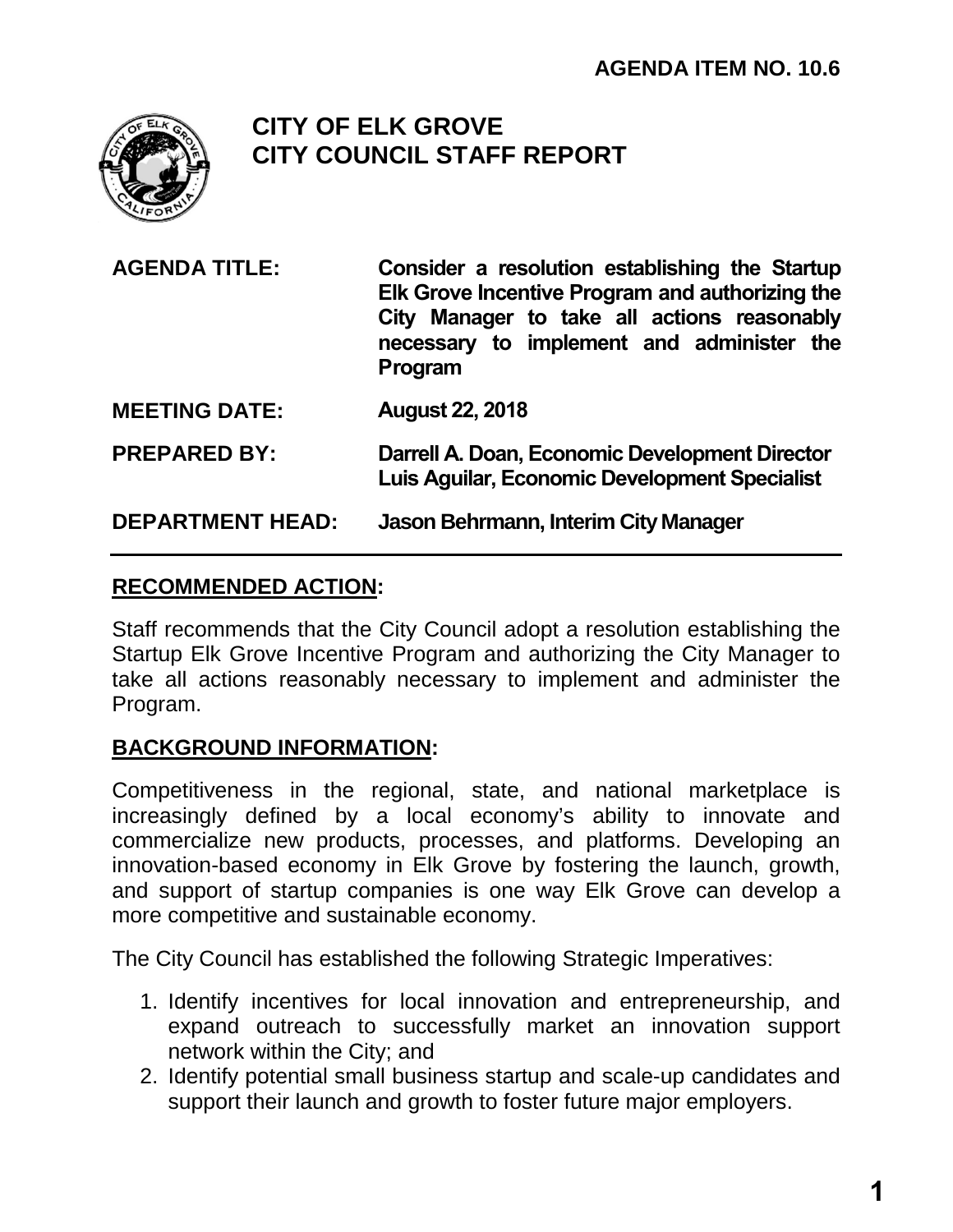The existing business startup environment in Elk Grove is very limited. One measure of its limits is its lack of significant representation in a prominent regional database of startup assets developed by startupsac.com. InnoGrove, a City-supported Elk Grove co-working space, and Yellow Circle, an Elk Grove non-profit educational startup, are the only Elk Grove assets listed in this database. Additionally, while Elk Grove has several large established technology companies such as Apple and AllData in the Sacramento Startup Directory, which is published by startupsac.com, out of 186 startups listed for the region, only one (Yellow Circle) is in Elk Grove.

Local incentives for startup companies are an emerging tool that communities can use to attract and grow startup companies that can one day become large anchor employers. Startup companies increasingly view local government grants and technical assistance as an important funding source because local government assistance doesn't implicate company equity or control, as does traditional venture capital, and it provides immediate cash flow for relocation and scaling of operations.

By way of example, in 2016, Sacramento amended its primary \$14 million economic development incentive fund policy, known as the Innovation and Growth Fund, to authorize the creation of new programs to expand the startup pipeline. Through these programs, the City of Sacramento provides Innovation Incentives to key entrepreneurs and startups to locate, grow, and create jobs in Sacramento. Under its Innovation Incentives Program and its Rapid Acceleration Innovation & Leadership in Sacramento (RAILS) Program, Sacramento has been effective at attracting tech startup companies. Funds in the amount of \$1.2 to \$1.5 million per year are set aside for startup assistance. In 2017, the RAILS Program alone made a total investment of \$970,000 to grant recipients that included business incubators, accelerators, and co-working and maker spaces.

Despite the emerging state of the Elk Grove startup environment, staff believes that through targeted startup investment and support provided by the City, Elk Grove can begin to develop an innovation economy. Having a startup-specific incentive program such as Startup Elk Grove that provides quick access to capital and technical assistance will set Elk Grove apart from other cities in the region and can be a determining factor in regional location decisions of startup and scaling tech companies. Despite recent press surrounding Amazon's and Apple's quests for secondary headquarter facilities in the U.S., Fortune 500 companies rarely relocate; thus, Elk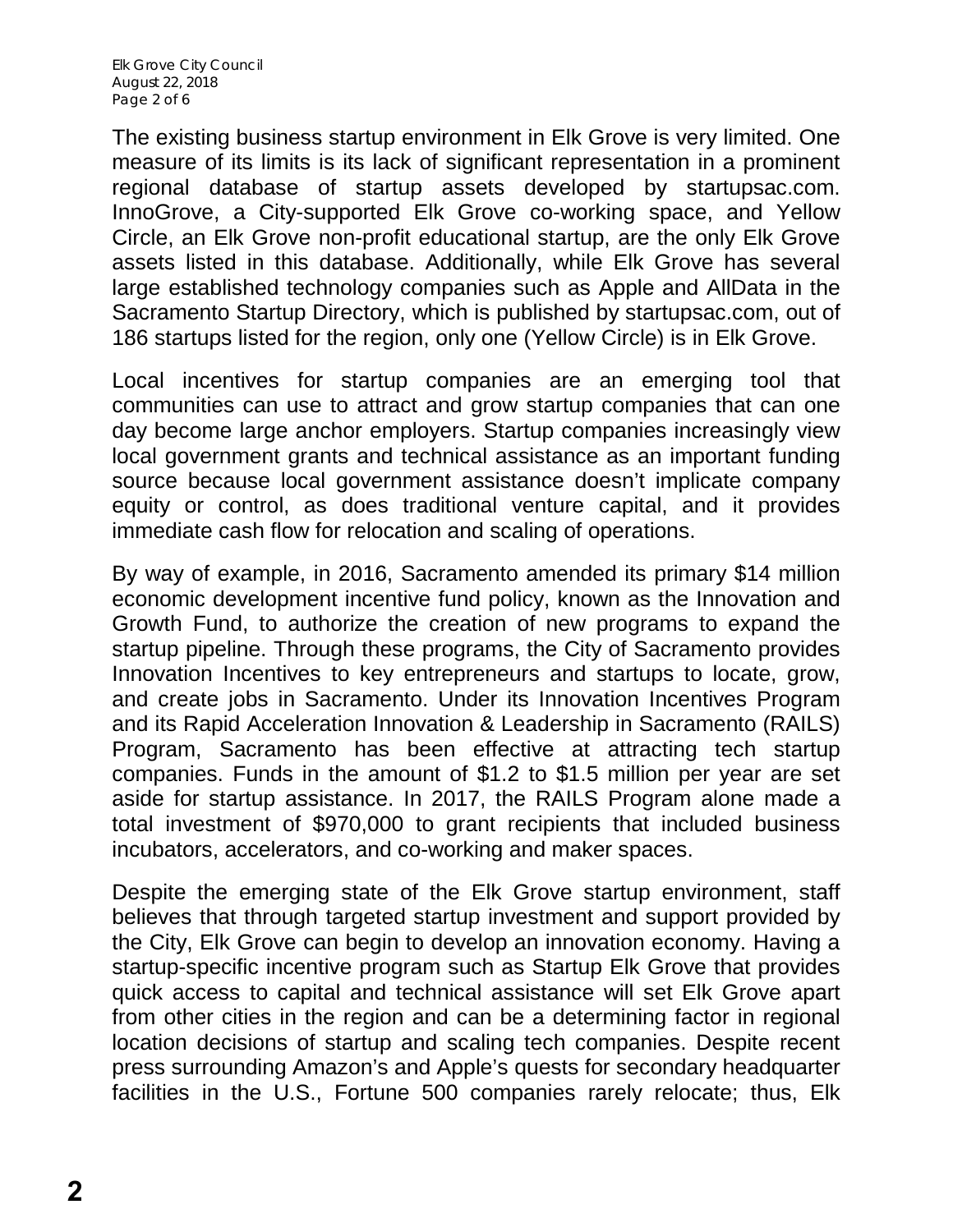Elk Grove City Council August 22, 2018 Page 3 of 6

Grove is far more likely to foster the growth and development of a major corporate business from within, than it is to attract one from without.

# **ANALYSIS:**

The Startup Elk Grove Incentive Program is designed to support the launch, growth, and attraction of innovative startup companies in and to Elk Grove by providing a mix of financial, site selection, and entitlement and permitting support to entrepreneurs, startup companies, and operators of co-working, incubator, and accelerator spaces.

Startup Elk Grove will specifically target and assist:

- A. Entrepreneurs seeking to establish a startup company in Elk Grove;
- B. Existing startup companies looking to scale operations in Elk Grove; and
- C. Operators of co-working spaces, business incubators, and startup accelerators looking to locate in Elk Grove.

Startups are different from traditional small or local businesses in that startups are typically built and established for the purpose of commercializing an innovative idea, rapid growth, and a clear exit, often through an Initial Public Offering (IPO) or acquisition by larger competitors.

The overriding goal of the Program is to identify and invest in new and innovative companies that will grow rapidly and become future large company anchors of the Elk Grove economy. The Program also seeks to develop and support a robust entrepreneurial ecosystem in Elk Grove that is plugged in to the regional ecosystem by investing in entrepreneurs, companies, and physical spaces that will promote a local clustering of startup businesses that will in turn attract resources and equity capital to the City to support these companies.

Startup Elk Grove has three components:

I. **LAUNCH** – This component provides small grants to startup entrepreneurs with a high potential concept who agree to develop and attempt to launch their business in Elk Grove. Entrepreneurs are eligible for grant amounts up to \$10,000 as well as City-paid membership or tuition at Elk Grove co-working and business incubator facilities. Funds are to be used for a combination of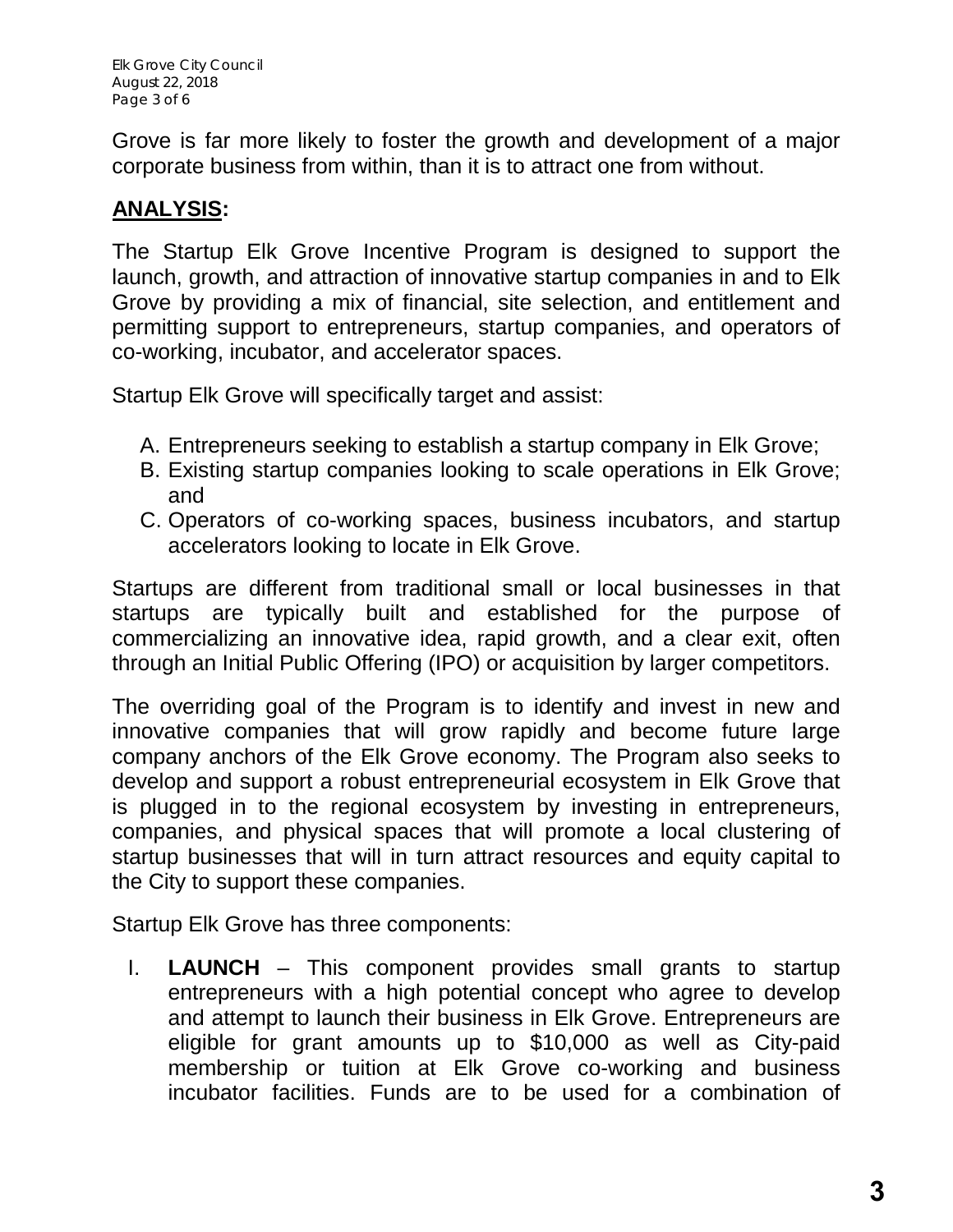operating, product development, equipment, and other customary product development and business launch costs.

II. **SCALEUP** – This component provides financial incentives and nonmonetary assistance (i.e. site selection, entitlements, and permitting) for startup companies that demonstrate high growth potential and are looking to scale operations in Elk Grove. Startup companies are eligible for grants between \$30,000 and \$150,000 to be used for a combination of relocation, expansion, operating, product development, equipment, and other customary scaling business costs. Scaleup incentives will be structured as loans that convert to grants, with requirements for companies to operate in Elk Grove for a minimum of three years, and report regularly to the City on business progress.

For purposes of Startup Elk Grove, a startup company is defined as a private, for-profit entrepreneurial venture, formed as a business entity, with the goal of rapid growth spurred by the validation, development, and commercialization of an innovative product, service, process, or platform. Companies will fall into the following or similar verticals: hardware, software, software as a service (SaaS), mobile, e-commerce, artificial intelligence (AI), augmented reality (AR), virtual reality (VR), robotics, AgTech, HealthTech, BioTech, internet of things (IoT), GreenTech, CleanTech, FinTech, blockchain, and big data.

III. **SPACES** – This component provides financial incentives for operators of co-working spaces, business incubators, or startup accelerators located in the City of Elk Grove. Funds may also be used by the City to purchase, lease, or improve commercial spaces suitable for these types of operations.

For purposes of the Program, a "co-working space" is defined as a physical space that provides a community innovation-focused working environment for startup businesses and entrepreneurs looking for a better alternative to working from home or traditional commercial space; a " business incubator" is a physical space that provides the benefits of co-working, but includes a prescribed program designed to take an entrepreneur from business concept to business startup in a short amount of time through an array of business support resources and services that includes required and optional classes, coaching and mentorship, networking, and could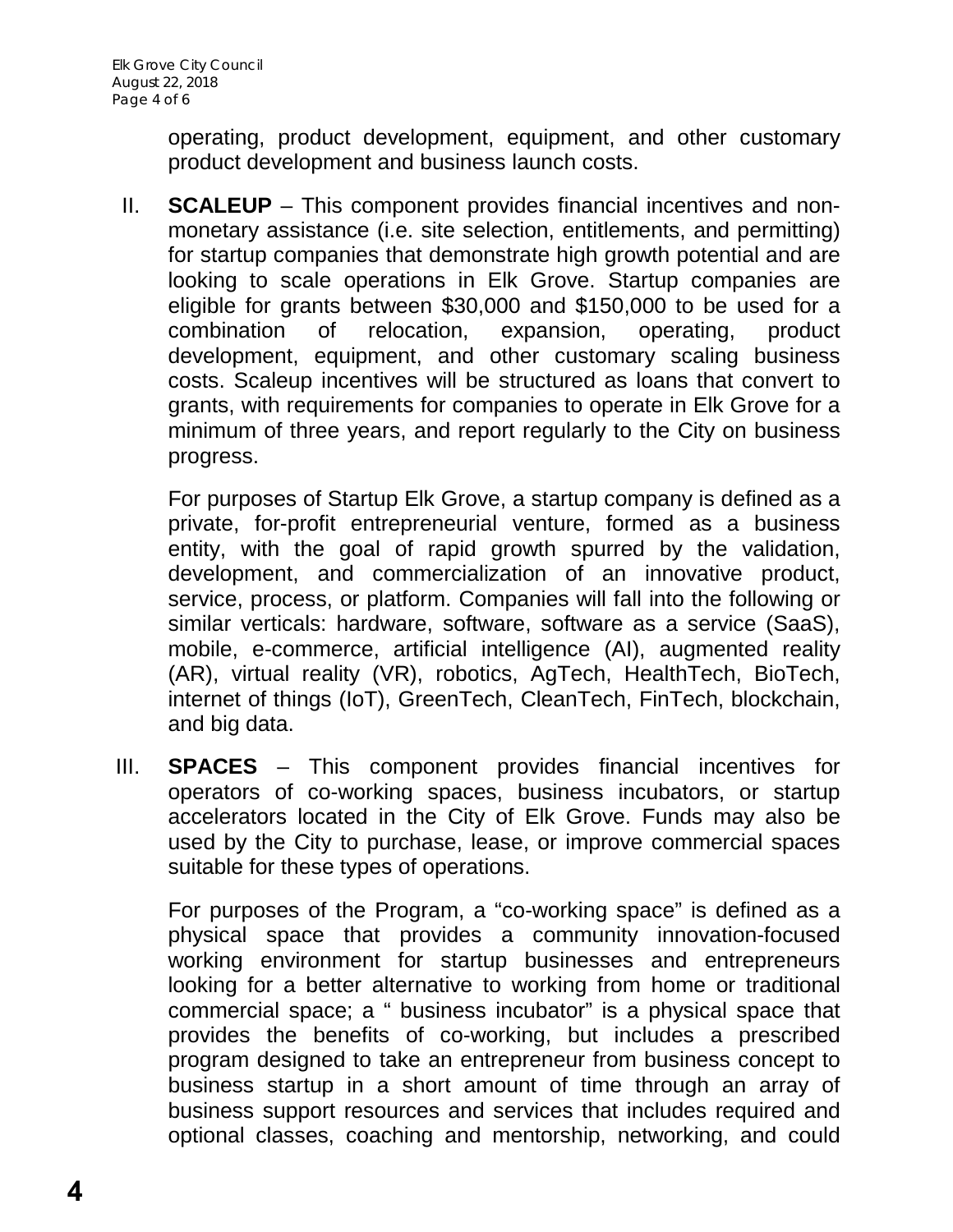include access to capital; a "startup accelerator" is a fixed-term, cohort-based program, that includes the benefits of co-working and incubation, but that is specifically designed to accelerate the growth of an already existing startup venture.

Eligible operators for space incentives may receive the following:

- a) Up to \$100,000 for costs associated with establishing and operating a co-working space.
- b) Up to \$150,000 for costs associated with establishing and operating a business incubator.
- c) Up to \$250,000 for costs associated with establishing and operating a startup accelerator.
- d) Professional site selection assistance and expedited Planning and Building permits and approvals.

Spaces incentives will be structured as loans that convert to grants, with requirements for companies to operate in Elk Grove for a minimum of three years. Funds are to be used to cover costs associated with establishing and operating startup facilities in Elk Grove.

Incentives will be considered on a case-by-case basis. For all Program components, staff will review applications for funding and make funding recommendations to the City Manager who will make final determinations or recommendations to the City Council depending on incentive amounts. Incentives valued at less than \$50,000 will be processed administratively under the City Manager's authority. Incentives valued at \$50,000 or more will require City Council approval. Incentive amounts, payment terms, and performance standards will be negotiated and established through an Economic Incentive Agreement between the City and the applicant. Staff will establish application procedures, evaluation protocols, and decision timelines. Applications will be accepted by invitation only; however, staff may elect to use such processes as Notice of Funding Availability (NOFA), Request for Proposals (RFPs), or pitch contests to identify suitable applicants. Staff may also use review panels made up of startup industry experts to assist with application review and funding recommendations.

The attached Startup Elk Grove Incentive Program Policies, Guidelines, and Procedures document provides further details on eligibility requirements, application processes, review processes, and funding terms. The Program has been developed in coordination with representatives from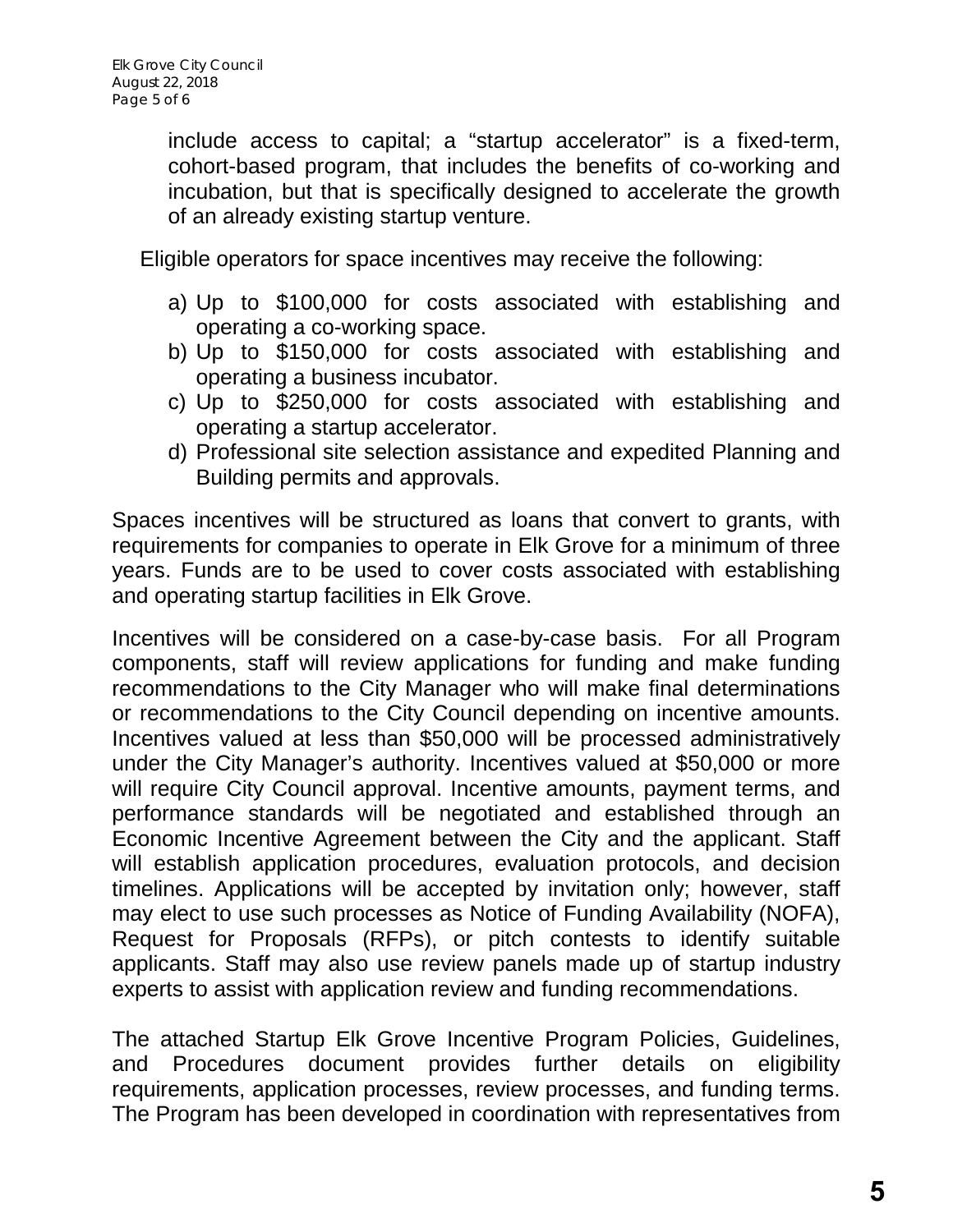the economic development, investment capital, small business, and startup industries.

# **ALTERNATIVE ACTIONS:**

Do not proceed with establishing the Startup Elk Grove Incentive Program at this time. Staff recommends against this alternative because it would not further the Council's Goals and Strategic Imperatives related to supporting local innovation and entrepreneurship. The City Council may also provide further direction as deemed appropriate.

## **FISCAL IMPACT:**

Staff anticipates interest in the program to be strong and estimates funding up to \$800,000 of grants in FY 19. As detailed below, this amount of money is currently available in the City's economic incentive funds. If the program is successful and Council wishes it to continue, funds for future years will need to be identified.

All economic development incentives are primarily funded out of two funds: the Economic Development Fund – 105; and the Small Business Economic Incentive Fund – 108. Current and future fund balances are as follows:

| 105 | <b>Current Balance</b><br>FY 19 Budgeted Funds<br><b>Total Funding Available</b>                                      | 90,000<br>100,000<br>190,000                    |
|-----|-----------------------------------------------------------------------------------------------------------------------|-------------------------------------------------|
| 108 | <b>Current Balance</b><br>FY 19 Budgeted Funds<br>FY 19 Projected Interest Earnings<br><b>Total Funding Available</b> | \$1,071,835<br>200,000<br>15,000<br>\$1,286,835 |
|     | <b>Total All Funds:</b>                                                                                               | \$1,476,835                                     |

## **ATTACHMENTS:**

1. Resolution

Exhibit A: Startup Elk Grove Incentive Program Policies, Guidelines, and Procedures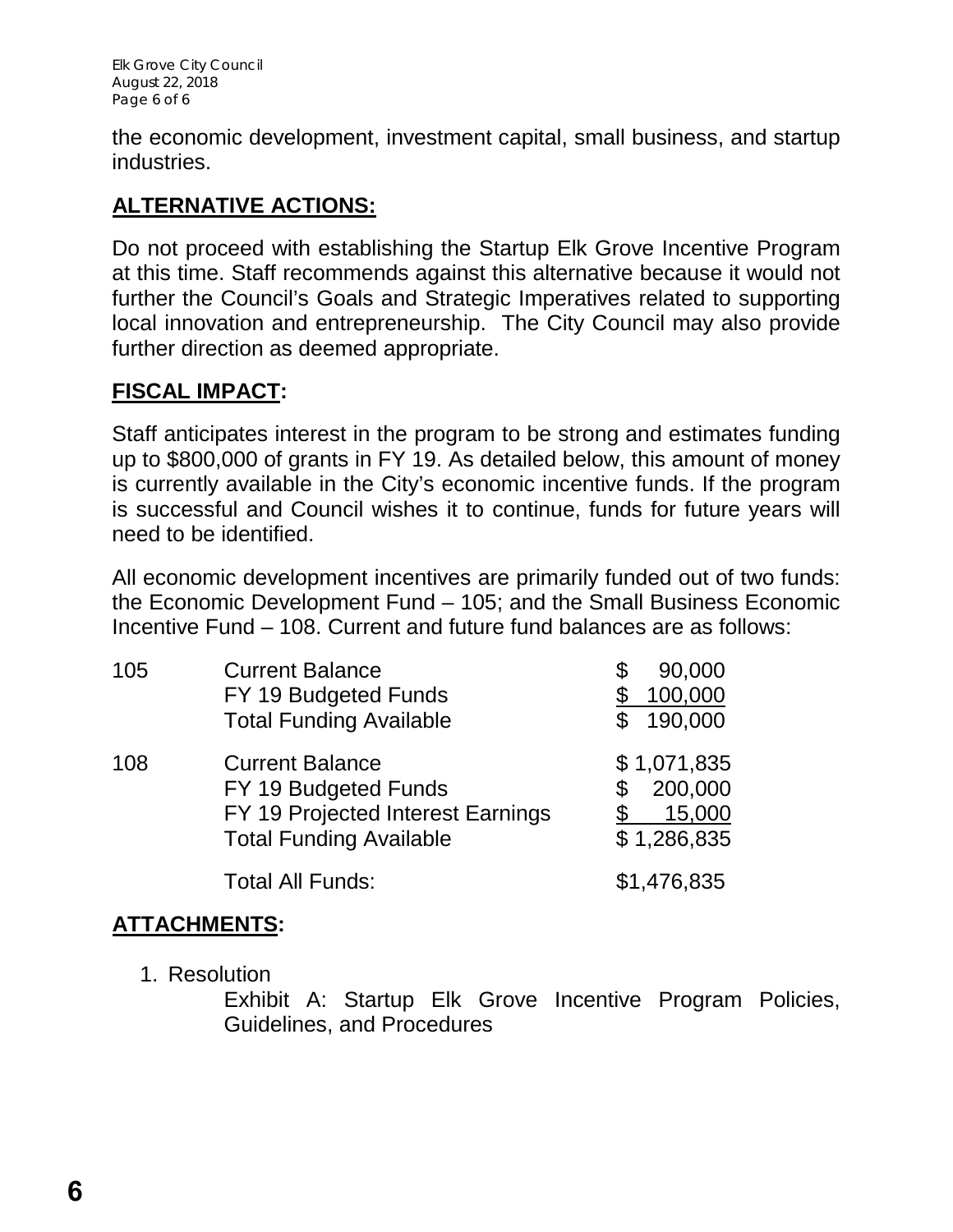### **A RESOLUTION OF THE CITY COUNCIL OF THE CITY OF ELK GROVE ESTABLISHING THE STARTUP ELK GROVE INCENTIVE PROGRAM AND AUTHORIZING THE CITY MANAGER TO TAKE ALL ACTIONS NECESSARY TO IMPLEMENT AND ADMINISTER THE PROGRAM**

**WHEREAS**, economic development efforts are important for the City of Elk Grove to ensure a vibrant, healthy, and diverse local economy; and

**WHEREAS**, the City Council of the City of Elk Grove has established as Strategic Imperatives, among other things, to "…identify potential small business startup and scale-up candidates and support their launch and growth to foster future major employers," and to "Identify incentives for local innovation and entrepreneurship, and expand outreach to successfully market an innovation support network within the City"; and

**WHEREAS**, competitiveness in the regional, state, and national marketplace is increasingly defined by an economy's ability to innovate and commercialize new products and processes; and

**WHEREAS**, making the City of Elk Grove a hub for innovative and scaling businesses by providing a strong entrepreneurial support system to make the City's economy competitive is key to implementing the City's economic development mission of ensuring a robust and diverse economy that returns value to the City and its residents, oriented towards creating jobs, attracting capital investment, and growing the City's commercial tax base; and

**WHEREAS**, the establishment of the Startup Elk Grove Incentive Program will further the Council's Goals in all these regards.

**NOW, THEREFORE, BE IT RESOLVED** that the City Council of the City of Elk Grove hereby establishes the Startup Elk Grove Incentive Program, adopts the Startup Elk Grove Incentive Program Policies, Guidelines, and Procedures attached hereto as Exhibit A and incorporated herein by reference, and authorizes the City Manager to take all steps reasonably necessary to implement and administer the Program.

**PASSED AND ADOPTED** by the City Council of the City of Elk Grove this 22<sup>nd</sup> day of August, 2018.

> STEVE LY, MAYOR of the CITY OF ELK GROVE

 $\overline{a}$ 

JASON LINDGREN, CITY CLERK JONATHAN P. HOBBS,

ATTEST: APPROVED AS TO FORM:

CITY ATTORNEY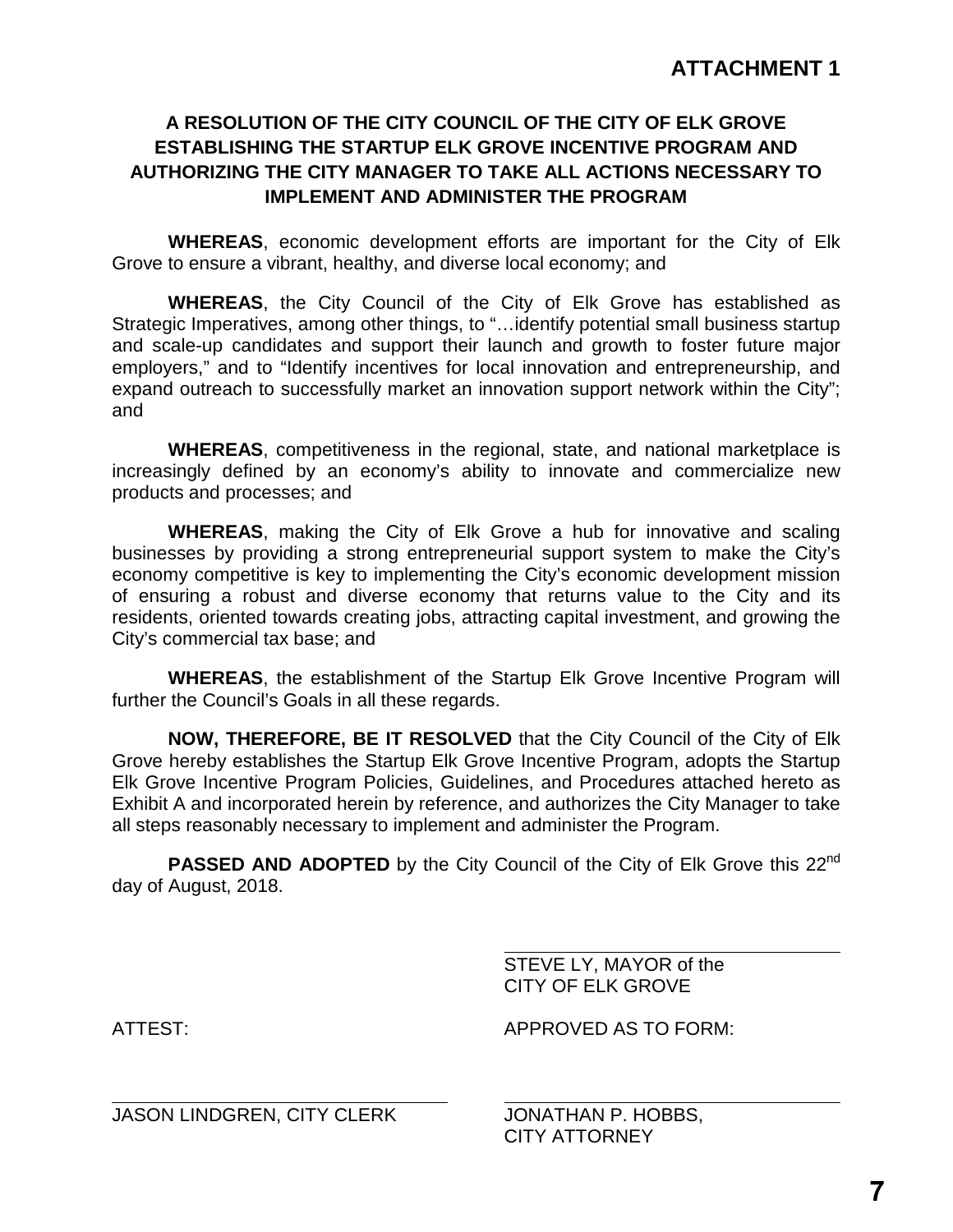# **EXHIBIT A**

### **STARTUP ELK GROVE INCENTIVE PROGRAM POLICIES, GUIDELINES, AND PROCEDURES**

### **Program Overview**

The Startup Elk Grove Incentive Program ("Startup Elk Grove" or "Program") is designed to support the launch, growth, and attraction of innovative startup companies in and to Elk Grove, California by providing a mix of financial, site selection, and entitlement and permitting support to entrepreneurs, startup companies, and operators of co-working, incubator, and accelerator spaces. Startup Elk Grove will specifically target and assist: 1. entrepreneurs seeking to establish a startup company in Elk Grove; 2. existing startup companies looking to scale operations in Elk Grove; and 3. operators of co-working spaces, business incubators, and startup accelerators looking to locate in Elk Grove.

The overriding goal of the Program is to identify and invest in new and innovative companies that will grow rapidly and become future large company anchors of the Elk Grove economy. The Program also seeks to develop and support a robust entrepreneurial ecosystem in Elk Grove by investing in entrepreneurs, companies, and physical spaces that will promote a local clustering of startup businesses that will in turn attract resources and equity capital to the City to support these companies.

For purposes of Startup Elk Grove, a startup company is defined as a private, for-profit entrepreneurial venture, formed as a business entity, with the goal of rapid growth spurred by the validation, development, and commercialization of an innovative product, service, process, or platform. Entrepreneurs are those individuals or founders seeking to establish startup companies. Typical characteristics of startups assisted by this Program will include:

- a) Has attracted or is positioned to attract capital from seed, venture, or other similar capital investment sources.
- b) Have or be prepared to hire at least five employees, which can include founders and owners.
- c) Have the potential to grow rapidly in terms of employees, commercial space occupied, and/or local tax generation.
- d) Is less than five years old, has less than 100 employees, has less than \$50 million of annual revenue, and is valued at less than \$500 million. Often, companies assisted through this Program will be much smaller than these thresholds.
- e) Falls into the following or similar verticals: hardware, software, software as a service (SaaS), mobile, e-commerce, artificial intelligence (AI), augmented reality (AR), virtual reality (VR), robotics, AgTech, HealthTech, BioTech, internet of things (IoT), GreenTech, CleanTech, FinTech, blockchain, and big data.
- f) Has a Minimum Viable Product (MVP), defined as a commercial offering developed with sufficient features to satisfy early adopters.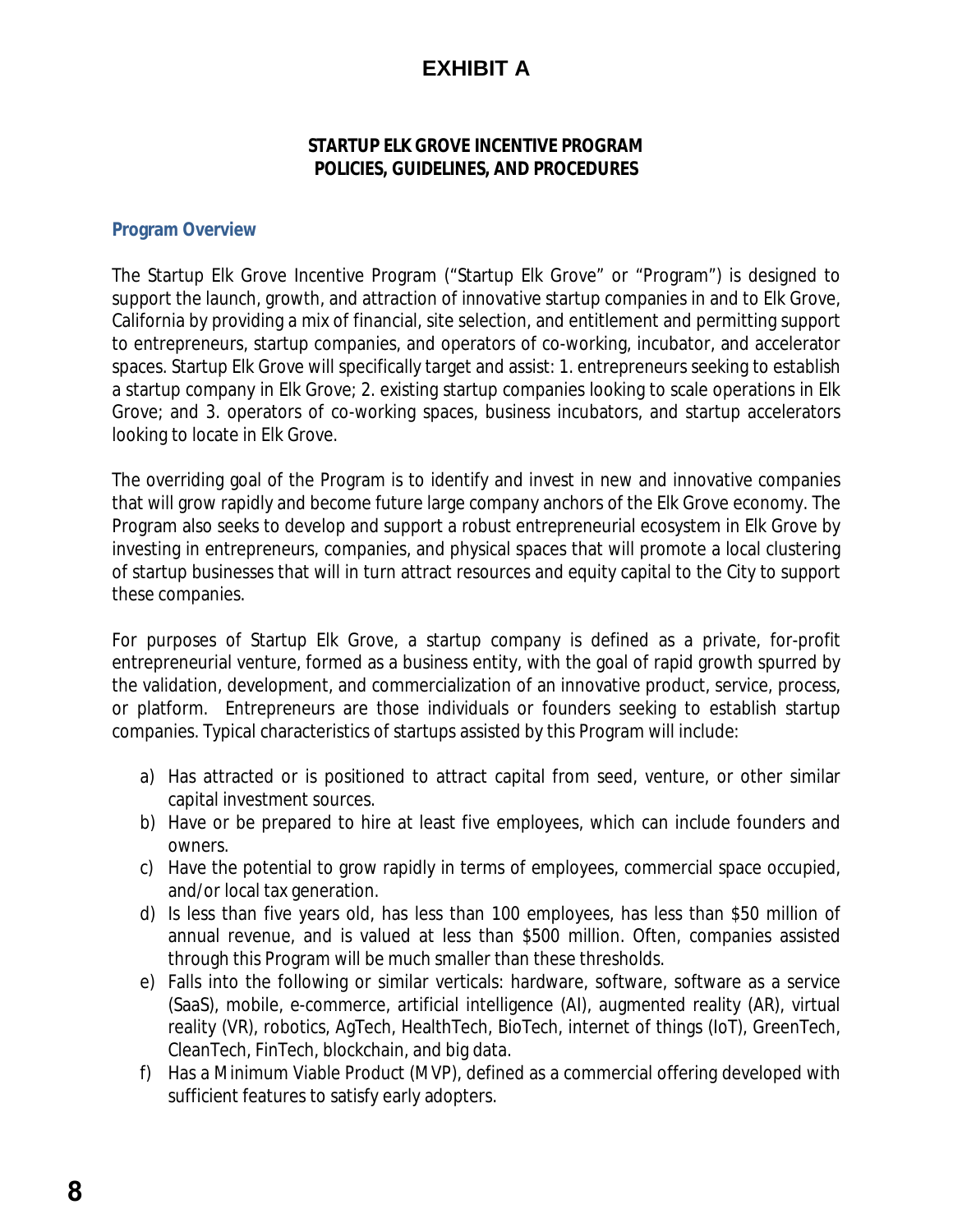City of Elk Grove Startup Elk Grove Incentive Program August 2018

### **Program Components**

Startup Elk Grove has three components.

- I. **LAUNCH** This component provides financial incentives to startup entrepreneurs with a high potential concept who agree to develop and attempt to launch their business in Elk Grove.
- II. **SCALEUP** This component provides financial incentives and non-monetary assistance (i.e. site selection, entitlements, and permitting) for startup companies that demonstrate high growth potential and are looking to scale operations in Elk Grove.
- III. **SPACES** This component provides financial incentives for operators of co-working spaces, incubators, or accelerators located in the City of Elk Grove. Funds may also be used by the City to purchase, lease, or improve commercial spaces suitable for these types of operations.

#### **Program Guidelines**

### **I. LAUNCH**

Eligibility: Entrepreneurs with an innovative concept or idea and that are ready to develop their concept and attempt to launch a business around it, will be considered by invitation. The entrepreneur will be required to locate in an Elk Grove co-working space or business incubator; assistance may be provided to entrepreneurs in advance and in anticipation of locating in such spaces if facilities or vacancies do not yet exist.

Incentive: Eligible entrepreneurs may receive the following:

- a) A one-time grant up to \$10,000 to be used for a combination of operating, product development, equipment, or other legitimate and customary product development and business launch costs.
- b) City paid membership or tuition for up to one year in a co-working space or business incubator located in the City of Elk Grove.

Application Requirements and Selection Criteria: The City will accept applications by invitation only or on such other terms as the City determines. To be considered, entrepreneurs must submit the following minimum information:

- a) An application form.
- b) A two-minute pitch video.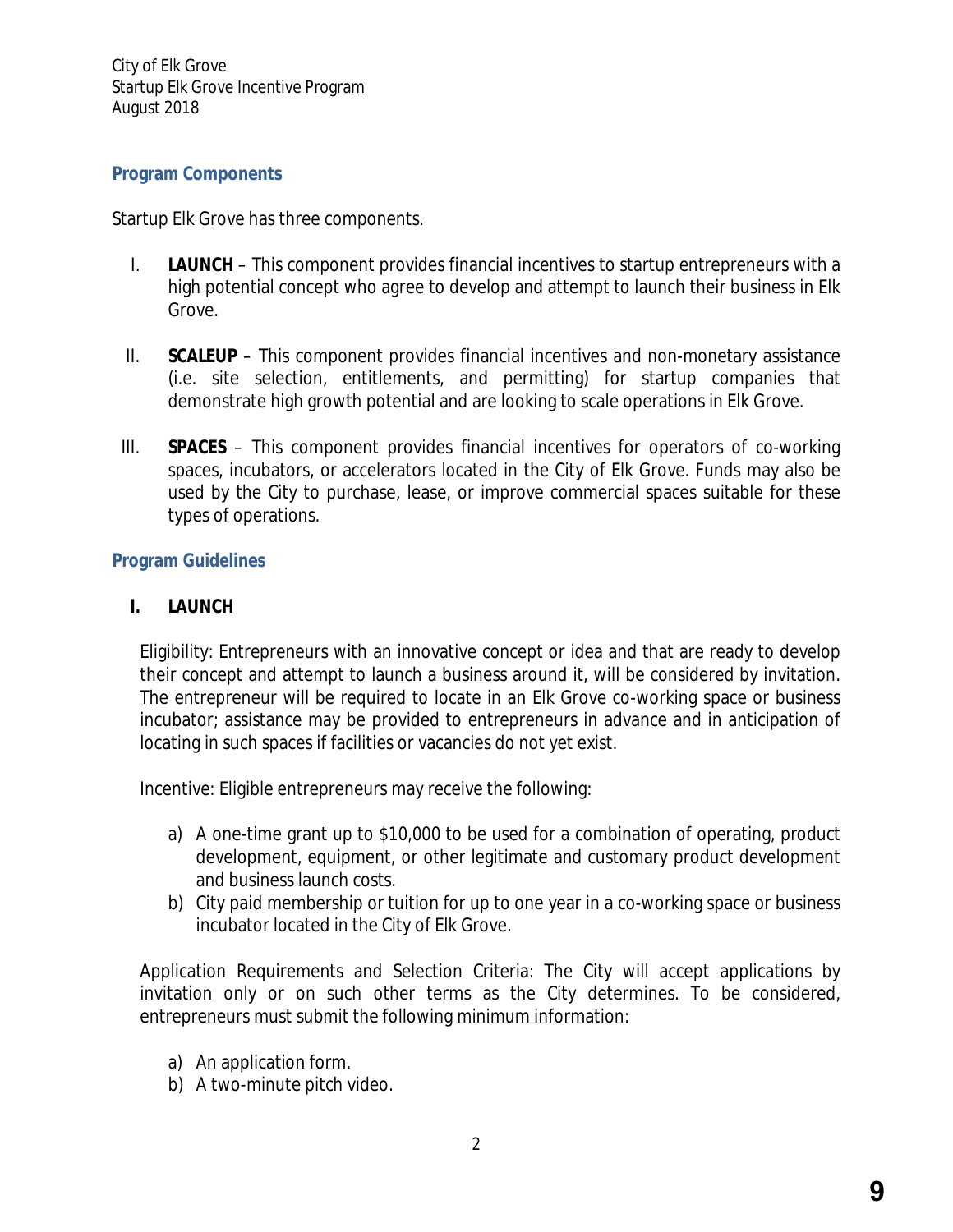City of Elk Grove Startup Elk Grove Incentive Program August 2018

- c) A written description of the innovative product, process, or platform which they seek to develop.
- d) A preliminary business plan.
- e) A Statement of how Program funds and assistance will further their ability to develop and launch their business in Elk Grove.

Approval Process:

- 1. Upon invitation, completed application and all required materials are submitted to Economic Development staff.
- 2. Staff reviews applications.
- 3. Economic Development Director makes funding recommendation to City Manager as warranted. In some cases, no funding recommendation will be made.
- 4. City Manager makes final funding determination, if any.
- 5. An Economic Incentive Agreement is executed by the applicant and City of Elk Grove.
- 6. A typical approval or denial process will take approximately 45 calendar days from the date that a completed application is received.

### **II. SCALEUP**

Eligibility: Existing startup companies located in or willing to locate in Elk Grove will be considered by invitation.

Incentive: Eligible startup companies may receive the following:

- a) A loan, convertible to a grant, on terms to be negotiated ranging from \$30,000 to \$150,000 to be used for some combination of relocation, expansion, operating, product development, equipment, or other legitimate and customary scaling business costs.
- b) Concierge services that include site selection assistance and expedited Planning and Building permits and approvals.
- c) Loan recipients will be required to agree to the following key terms and conditions:
	- I. Operate the business in Elk Grove in a co-working, incubator, accelerator, or commercial space for a minimum of 36 months.
	- II. While operating, no loan payments will be due, but interest will accrue.
	- III. For each year of operation, 1/3 of the loan amount will convert from a loan to a grant.
	- IV. If operations cease prior to 36 months, all unpaid principal and accrued interest will become due and payable.
	- V. Provide regular quarterly reports to the City on business progress and use of funds.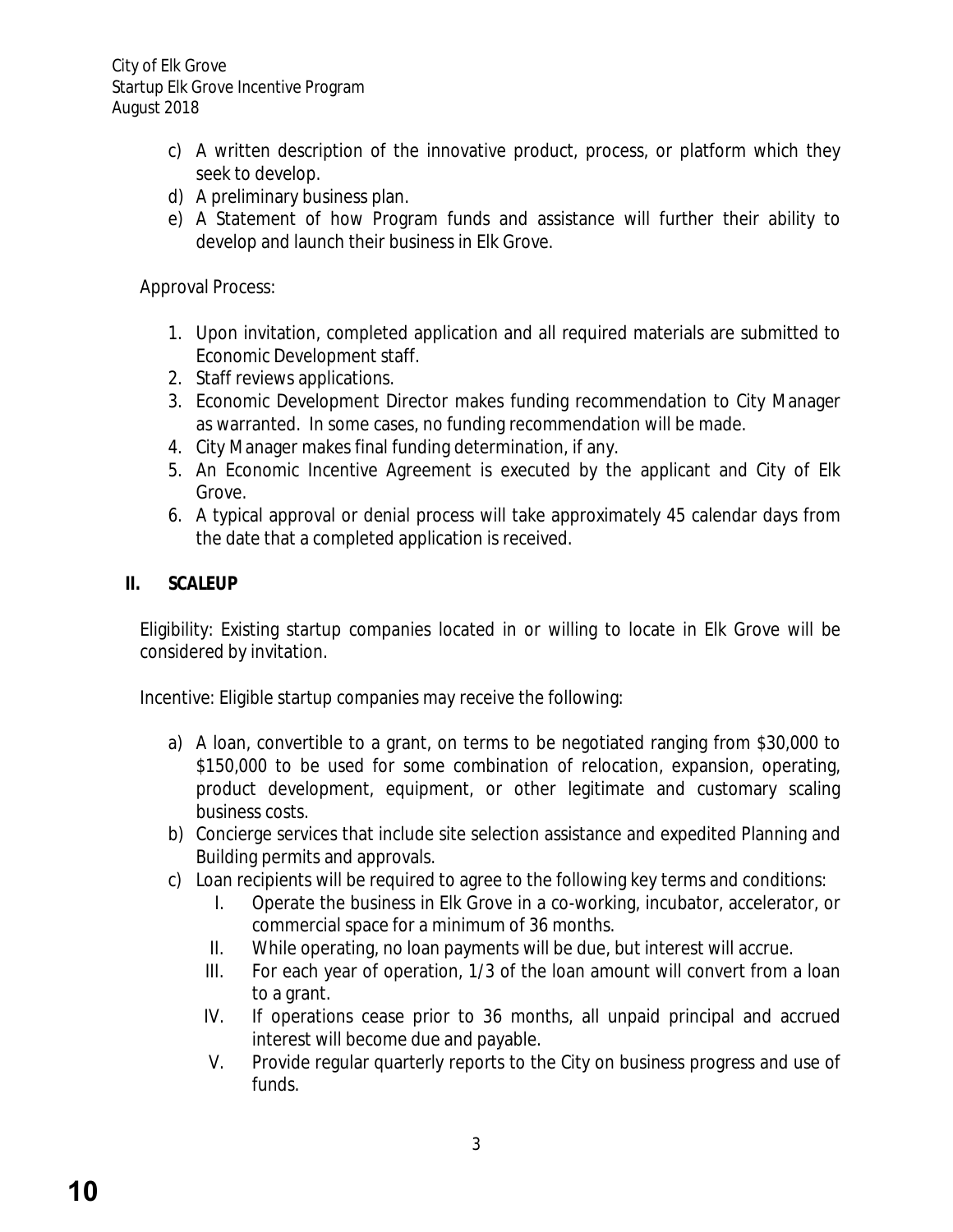d) Non-profit startup companies will be evaluated on a limited and case-by case-basis, at the discretion of the City Manager.

Application Requirements and Selection Criteria: The City will accept applications by invitation only or on such other terms as the City determines. To be considered, entrepreneurs must submit the following minimum information:

- a) An application form.
- b) A written executive summary that includes a full description of the business, its history, and potential growth.
- c) A two-minute pitch video.
- d) A fully developed business plan.
- e) A Statement of how Program funds and assistance will further their ability to scale their business in Elk Grove.

Approval Process:

- 1. Upon invitation, completed application and all required materials are submitted to Economic Development staff.
- 2. Staff reviews applications.
- 3. Economic Development Director makes funding recommendation to City Manager as warranted. In some cases, no funding recommendation will be made.
- 4. The City may choose to utilize a panel review process, which may be comprised of City staff and/or outside parties.
- 5. City Manager makes funding determination, if any, for funding of \$50,000 or less.
- 6. An Economic Incentive Agreement is executed by the applicant and City of Elk Grove.
- 7. A typical approval or denial process will take approximately 60 calendar days from the date that a completed application is received.
- 8. City Council approval of the Economic Incentive Agreement is required for any amount over \$50,000 (this will typically add 30 calendar days to the approval process timeline).

#### **III. SPACES**

Eligibility: Operators of co-working spaces, business incubators, or startup accelerators located in or willing to locate in Elk Grove will be considered by invitation.

For purposes of the Program, a "co-working space" is defined as a physical space that provides a community innovation-focused working environment for startup businesses and entrepreneurs looking for a better alternative to working from home or traditional commercial space; a " business incubator" is a physical space that provides the benefits of co-working, but includes a prescribed program designed to take an entrepreneur from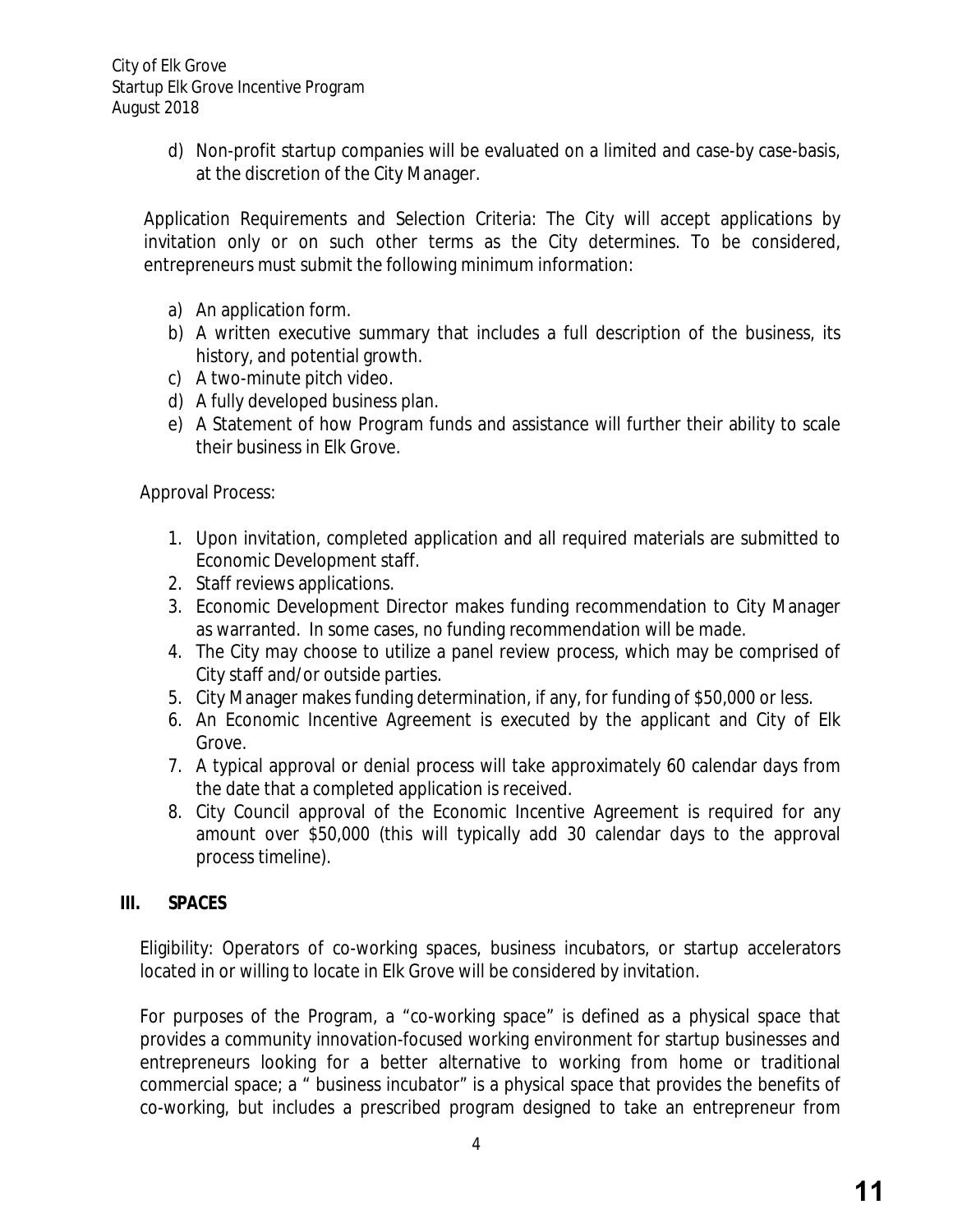business concept to business startup in a short amount of time through an array of business support resources and services that includes required and optional classes, coaching and mentorship, networking, and could include access to capital; a "startup accelerator" is a fixed-term, cohort-based program, that includes the benefits of co-working and incubation, but that is specifically designed to accelerate the growth of an already existing startup venture.

Eligible operators must meet the following criteria:

- a) Be an existing or to be formed operating entity that has previously operated a coworking space, business incubator, or startup accelerator and has a demonstrable track record of success; and
- b) Have identified, placed under contract, or acquired viable commercial space in Elk Grove for the facility.

Incentive: Eligible operators may receive the following:

- a) A Loan, convertible to a grant, of up to \$100,000 for costs associated with establishing and operating a co-working space.
- b) A loan, convertible to a grant, of up to \$150,000 for costs associated with establishing and operating a business incubator.
- c) A loan, convertible to a grant, of up to \$250,000 for costs associated with establishing and operating a startup accelerator.
- d) Concierge services that include professional site selection assistance and expedited Planning and Building permits and approvals.
- e) Loan recipients will be required to agree to the following key terms and conditions:
	- I. Operate the facility in Elk Grove for a minimum of 36 months.
	- II. While operating, no loan payments will be due, but interest will accrue.
	- III. For each year of operation, 1/3 of the loan amount and accrued interest will convert from a loan to a grant.
	- IV. If operations cease prior to 36 months, all unpaid principal and accrued interest will become due and payable.
	- V. Provide regular quarterly reports to the City on business progress and use of funds.

Approval Process:

- 1. Upon invitation, submit a proposal and business plan to Economic Development staff.
- 2. Staff reviews applications.
- 3. Economic Development Director makes funding recommendation to City Manager as warranted. In some cases, no funding recommendation will be made.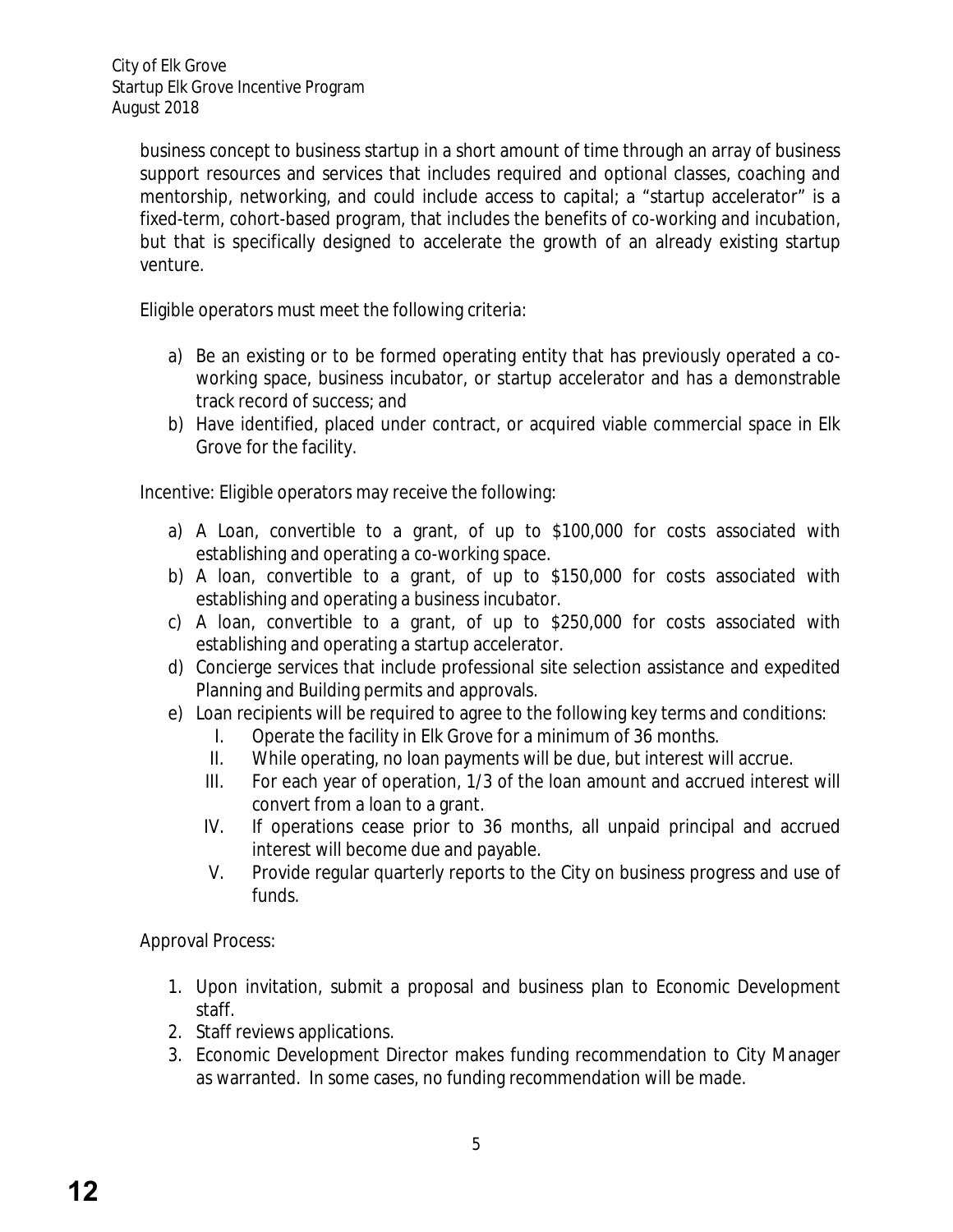- 4. The City may choose to utilize a panel review process, which may be comprised of City staff and/or outside parties.
- 5. City Manager makes funding determination, if any, for funding of \$50,000 or less.
- 6. An Economic Incentive Agreement is executed by the applicant and City of Elk Grove.
- 7. A typical approval or denial process takes 120 calendar days.
- 8. City Council approval of the Economic Incentive Agreement is required for any amount over \$50,000 (this will typically add 30 calendar days to the approval process timeline).

### **Application Materials and Processes/Notice to Applicants**

At the direction and with the approval of the City Manager, Economic Development staff will prepare application forms and materials, identify required submittals, and define necessary processes needed to receive and evaluate assistance requests under this Program. All applicants must adhere to the City's established application processes. All application materials and processes are subject to change from time to time.

The estimated time from completed application to a funding decision, evidenced by an Economic Incentive Agreement, will vary depending on the quality and completeness of the application, the complexity of the business and product, the responsiveness of the applicant, and the workload of City staff, among other factors. The time frames identified in this document are guidelines and not guarantees.

All applications for funding under the Program shall be considered on a case-by-case basis. Funding is not guaranteed, and the City has complete discretion to approve or deny any application for funding, and to provide full or partial funding, or none at all. All funding decisions, whether by the City Manager or the City Council, shall be final, and the applicant shall have no right of appeal from any decision on any funding application, nor the decision to accept or not accept a funding application, nor the decision to process or not process any funding application. All funding decisions shall be documented by a written Economic Incentive Agreement executed by the applicant and the City setting forth the terms and conditions of any funding under the Program. Applicant shall have no rights in any funding, or otherwise under the Program, absent a fully executed Economic Funding Agreement.

Applicants shall comply with all laws with respect to the receipt and use of any funding under the Program. The City makes no representation as to whether any applicant's receipt or use of such funding would be subject to the state prevailing wage laws, as set forth at Labor Code sections 1720, et seq. To the extent applicable, applicants shall cause all work performed with such funding to be performed in compliance with all applicable laws including, without limitation, state prevailing wage laws pursuant to Labor Code sections 1720, et seq. In the event an applicant fails to comply with any applicable law, including, without limitation, prevailing wage laws, the applicant shall be liable for the payment of all penalties, wages and/or damages